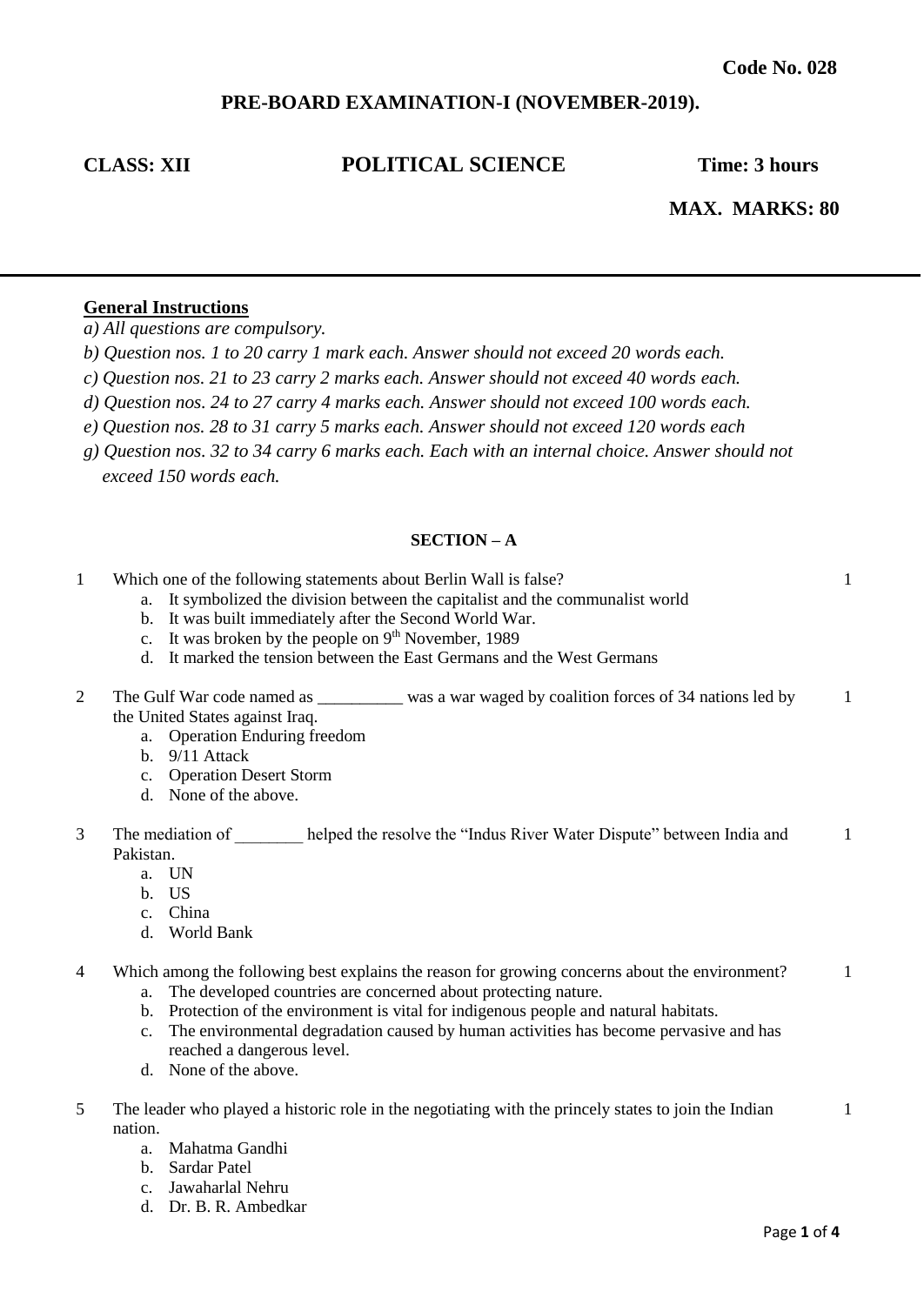| 6  | One of the guiding principles of the ideology of Swatantra Party was:<br>a. Working class interest<br>b. Economy free from state control<br>c. Protection of princely states | $\mathbf{1}$ |
|----|------------------------------------------------------------------------------------------------------------------------------------------------------------------------------|--------------|
| 7  | d. Autonomy of states within the union<br>Shimla Agreement wassigned between Indira Gandhi and _______.                                                                      | $\mathbf{1}$ |
|    | Zulfiqar Ali Bhutto<br>a.                                                                                                                                                    |              |
|    | b. Ayub Khan                                                                                                                                                                 |              |
|    | c. Parvez Musharraf                                                                                                                                                          |              |
|    | d. None of the above                                                                                                                                                         |              |
| 8  | The Grand Alliance of opposition of 1971                                                                                                                                     | $\mathbf{1}$ |
|    | Got a combined tally of seats that was less than 40.<br>a.                                                                                                                   |              |
|    | b. Had a clear ideological programme.                                                                                                                                        |              |
|    | c. Had a grand finish in the 1970 elections.                                                                                                                                 |              |
|    | d. Proved to be a grand success.                                                                                                                                             |              |
| 9  | Dalit panthers demanded:                                                                                                                                                     | $\mathbf{1}$ |
|    | Implementation of everything guaranteed to them by the government<br>a.                                                                                                      |              |
|    | Treating dalit women with respect and dignity<br>$\mathbf{b}$ .                                                                                                              |              |
|    | Equal access to public places                                                                                                                                                |              |
|    | c.<br>All of the above<br>d.                                                                                                                                                 |              |
|    |                                                                                                                                                                              |              |
| 10 | The operation to evacuate the militants from the Golden Temple was _______                                                                                                   | 1            |
|    | a. Operation Blue Storm                                                                                                                                                      |              |
|    | b. Operation Desert Storm                                                                                                                                                    |              |
|    | c. Operation Blue Star                                                                                                                                                       |              |
|    | d. Operation Enduring Peace                                                                                                                                                  |              |
|    |                                                                                                                                                                              |              |
| 11 | What was the main objective of the New International Order?                                                                                                                  | 1            |
| 12 | Why did India not join either NATO or SEATO?                                                                                                                                 | 1            |
| 13 |                                                                                                                                                                              |              |
|    | What is the main reason for the beginning of US hegemony in 1991?                                                                                                            | $\mathbf 1$  |
| 14 | Mention the full form of CTBT and ASEAN.                                                                                                                                     | 1            |
| 15 | Mention any four member nations of the SAARC.                                                                                                                                | $\mathbf{1}$ |
| 16 | What are safety nets?                                                                                                                                                        | $\mathbf{1}$ |
|    |                                                                                                                                                                              |              |
| 17 | Which institution has replaced the planning commission?                                                                                                                      | $\mathbf{1}$ |
| 18 | Name the person with whom would you associate the following slogans?                                                                                                         | $\mathbf{1}$ |
|    | Jay Jawan Jay Kisan<br>a.                                                                                                                                                    |              |
|    | Gareebi Hatao Gareebi Bachao<br>b.                                                                                                                                           |              |
|    |                                                                                                                                                                              |              |
| 19 | Which group led the anti foreigner movement in Assam?                                                                                                                        | $\mathbf{1}$ |
|    |                                                                                                                                                                              |              |
| 20 | Name the peace accord signed for establishing peace in Punjab?                                                                                                               | 1            |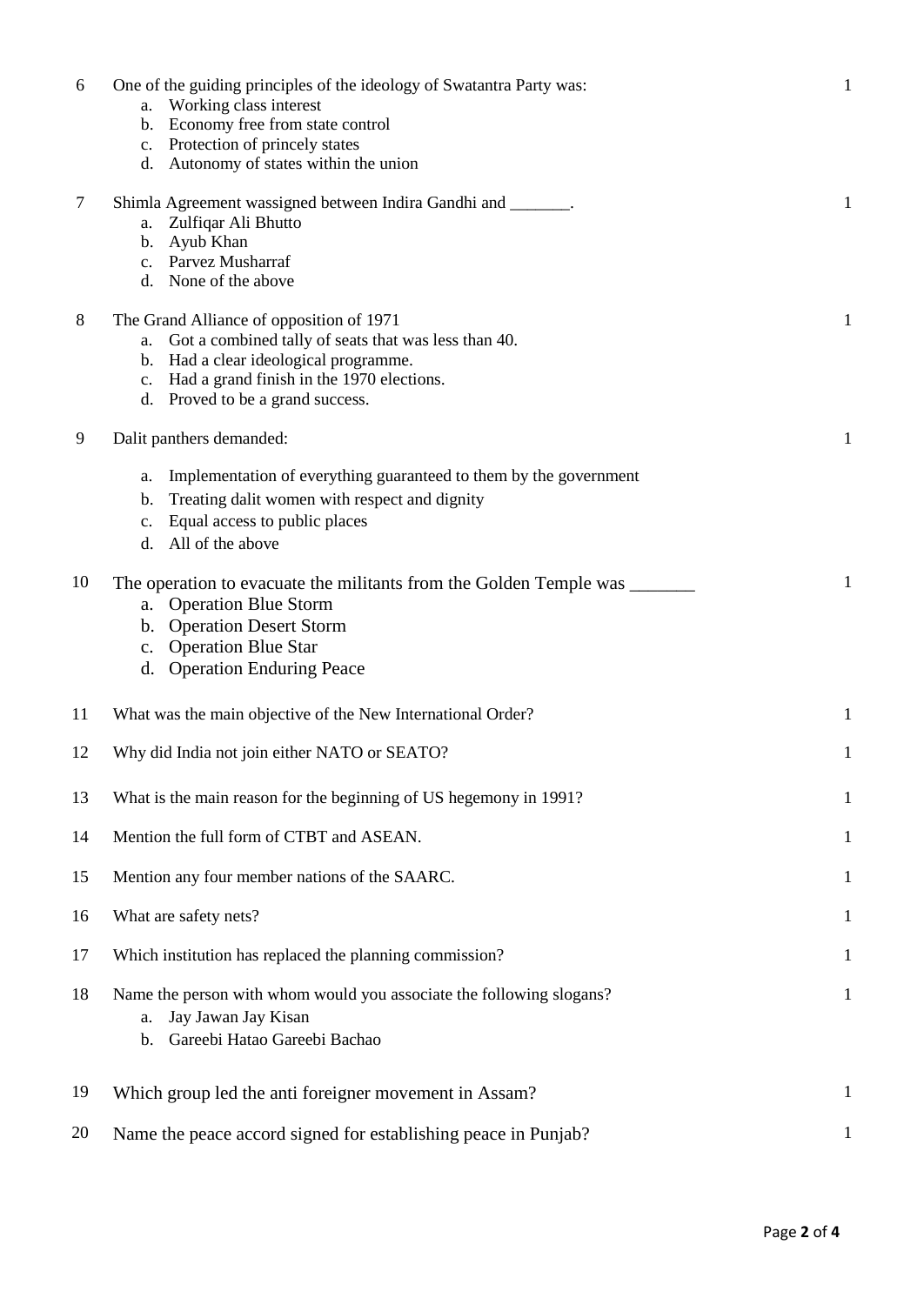## **SECTION – B**

| 21                | Which two ideologies were involved in a conflict during the Cold War era and Why?                 | 2              |  |
|-------------------|---------------------------------------------------------------------------------------------------|----------------|--|
| 22                | Mention any two outcomes of the Rio Summit.                                                       | $\overline{2}$ |  |
| 23                | Give any two political consequences of globalization.                                             | 2              |  |
|                   |                                                                                                   |                |  |
| <b>SECTION -C</b> |                                                                                                   |                |  |
| 24                | Describe any four problems that Indians had to face along with Independence.                      | 4              |  |
| 25                | Give four reason as to why India should be given Permanent Membership in the UN Security Council. | 4              |  |
| <b>OR</b>         |                                                                                                   |                |  |
|                   | What steps should be taken to strengthen the UNO?                                                 |                |  |
| 26                | Identify and explain any four new sources of threat to security.                                  | 4              |  |
| 27                | Discuss the consequences of Bangladesh War of 1971.                                               | $\overline{4}$ |  |

## **SECTION - D**

28 Study the cartoon given below and answer the following questions:  $(1+1=2+1)$ 

5



- a. What does the cartoon represent?
- b. Name the policy that is being represented in the cartoon.
- c. What does the "competition" in the cartoon refer to?
- d. "We'll have to get used to it". What does it denote?
- 29 Discuss the significance of the "Kyoto protocol". Is India a signatory to this protocol? 5
- 30 Give an example of the movement against outsiders. Who led this movement? How was this resolved? What were the provisions of the accord signed? 5

## **OR**

Why did the Akali's feel that their political condition was precarious?

31 What were the effects of insurgency in Jammu and Kashmir? 5